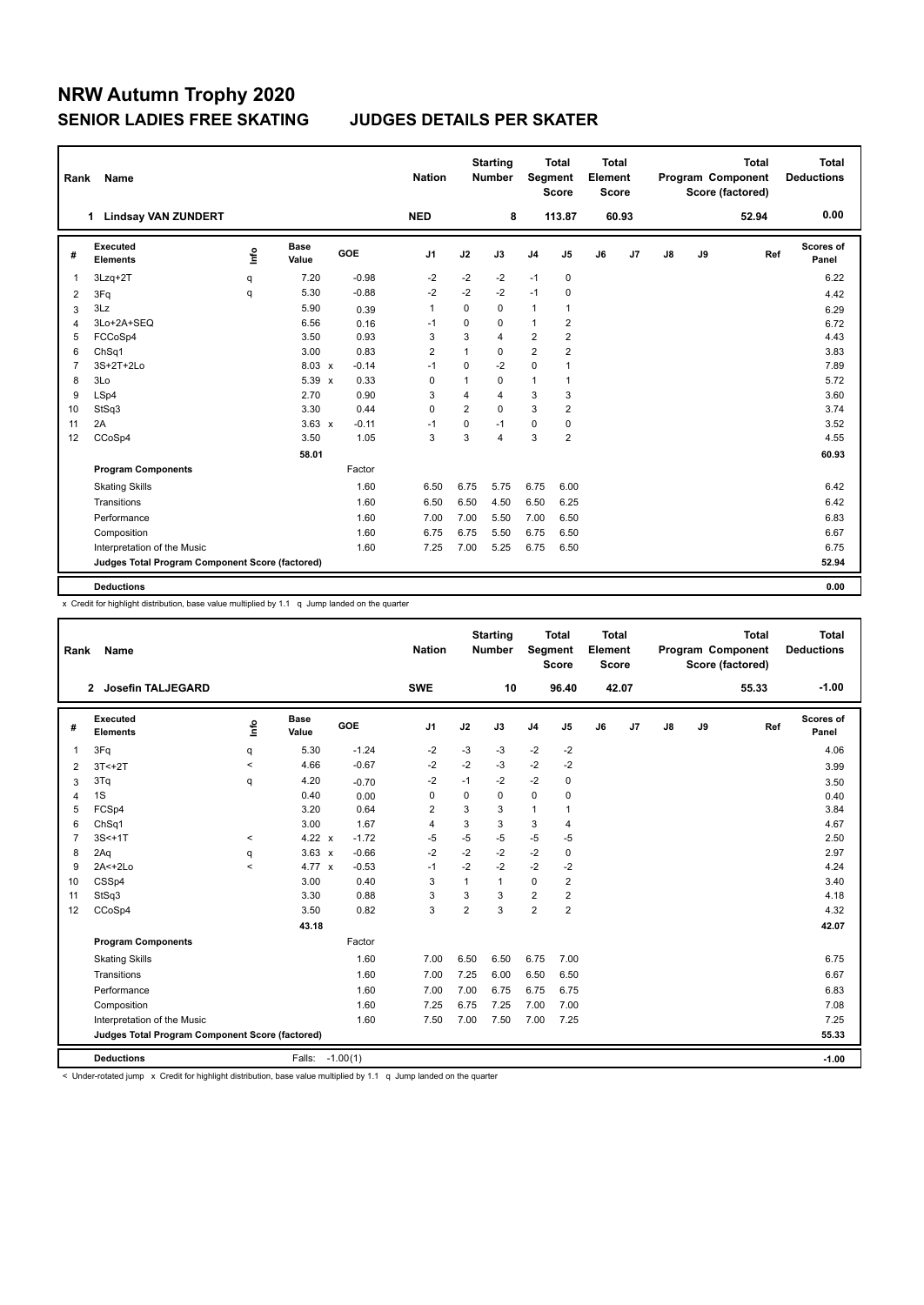| Rank           | <b>Name</b>                                     |         |                      |         | <b>Nation</b>  |                | <b>Starting</b><br><b>Number</b> | Segment        | <b>Total</b><br><b>Score</b> | Total<br>Element<br><b>Score</b> |                |               |    | <b>Total</b><br>Program Component<br>Score (factored) | Total<br><b>Deductions</b> |
|----------------|-------------------------------------------------|---------|----------------------|---------|----------------|----------------|----------------------------------|----------------|------------------------------|----------------------------------|----------------|---------------|----|-------------------------------------------------------|----------------------------|
|                | <b>Jenni SAARINEN</b><br>3                      |         |                      |         | <b>FIN</b>     |                | 6                                |                | 96.03                        |                                  | 43.56          |               |    | 53.47                                                 | $-1.00$                    |
| #              | Executed<br><b>Elements</b>                     | lnfo    | <b>Base</b><br>Value | GOE     | J <sub>1</sub> | J2             | J3                               | J <sub>4</sub> | J5                           | J6                               | J <sub>7</sub> | $\mathsf{J}8$ | J9 | Ref                                                   | <b>Scores of</b><br>Panel  |
| $\overline{1}$ | 3Lzq                                            | q       | 5.90                 | $-2.16$ | -3             | $-4$           | -5                               | $-4$           | $-3$                         |                                  |                |               |    |                                                       | 3.74                       |
| $\overline{2}$ | 3F<                                             | $\prec$ | 4.24                 | $-2.12$ | $-5$           | $-5$           | $-5$                             | $-5$           | $-5$                         |                                  |                |               |    |                                                       | 2.12                       |
| 3              | 1F                                              |         | 0.50                 | 0.00    | 0              | 0              | 0                                | 0              | 0                            |                                  |                |               |    |                                                       | 0.50                       |
| $\overline{4}$ | FSSp4                                           |         | 3.00                 | 0.60    | 3              | $\overline{2}$ | $\overline{2}$                   | $\overline{2}$ | $\overline{2}$               |                                  |                |               |    |                                                       | 3.60                       |
| 5              | $2A+2T$                                         |         | 4.60                 | 0.33    | $\overline{2}$ | $\mathbf{1}$   | 1                                | $\mathbf{1}$   | $\mathbf{1}$                 |                                  |                |               |    |                                                       | 4.93                       |
| 6              | $3T+2T$                                         |         | 5.50                 | $-0.28$ | $\mathbf 0$    | $-1$           | 0                                | $-1$           | $-1$                         |                                  |                |               |    |                                                       | 5.22                       |
| $\overline{7}$ | 3S                                              |         | $4.73 \times$        | $-1.15$ | $-2$           | $-4$           | $-3$                             | $-2$           | $-3$                         |                                  |                |               |    |                                                       | 3.58                       |
| 8              | LSp4                                            |         | 2.70                 | 0.27    | $\overline{1}$ | $\mathbf{1}$   | 1                                | $\mathbf{1}$   | $\overline{2}$               |                                  |                |               |    |                                                       | 2.97                       |
| 9              | Ch <sub>Sq1</sub>                               |         | 3.00                 | 1.00    | 2              | $\overline{2}$ | 0                                | $\overline{2}$ | 3                            |                                  |                |               |    |                                                       | 4.00                       |
| 10             | 2A                                              |         | $3.63 \times$        | 0.66    | 3              | $\mathbf{1}$   | $\overline{2}$                   | $\mathbf{1}$   | 3                            |                                  |                |               |    |                                                       | 4.29                       |
| 11             | StSq4                                           |         | 3.90                 | 0.91    | 3              | $\overline{2}$ | 3                                | $\overline{2}$ | $\overline{2}$               |                                  |                |               |    |                                                       | 4.81                       |
| 12             | CCoSp3                                          |         | 3.00                 | 0.80    | 3              | 3              | 3                                | $\overline{2}$ | $\overline{2}$               |                                  |                |               |    |                                                       | 3.80                       |
|                |                                                 |         | 44.70                |         |                |                |                                  |                |                              |                                  |                |               |    |                                                       | 43.56                      |
|                | <b>Program Components</b>                       |         |                      | Factor  |                |                |                                  |                |                              |                                  |                |               |    |                                                       |                            |
|                | <b>Skating Skills</b>                           |         |                      | 1.60    | 6.75           | 6.25           | 7.25                             | 6.50           | 7.00                         |                                  |                |               |    |                                                       | 6.75                       |
|                | Transitions                                     |         |                      | 1.60    | 6.50           | 6.50           | 6.25                             | 6.25           | 6.50                         |                                  |                |               |    |                                                       | 6.42                       |
|                | Performance                                     |         |                      | 1.60    | 6.75           | 6.25           | 6.75                             | 6.50           | 7.00                         |                                  |                |               |    |                                                       | 6.67                       |
|                | Composition                                     |         |                      | 1.60    | 6.50           | 6.75           | 7.25                             | 6.50           | 7.00                         |                                  |                |               |    |                                                       | 6.75                       |
|                | Interpretation of the Music                     |         |                      | 1.60    | 7.00           | 6.50           | 7.50                             | 6.50           | 7.00                         |                                  |                |               |    |                                                       | 6.83                       |
|                | Judges Total Program Component Score (factored) |         |                      |         |                |                |                                  |                |                              |                                  |                |               |    |                                                       | 53.47                      |
|                |                                                 |         |                      |         |                |                |                                  |                |                              |                                  |                |               |    |                                                       |                            |
|                | <b>Deductions</b>                               |         | Falls: -1.00(1)      |         |                |                |                                  |                |                              |                                  |                |               |    |                                                       | $-1.00$                    |

< Under-rotated jump x Credit for highlight distribution, base value multiplied by 1.1 q Jump landed on the quarter

| Rank                                            | <b>Name</b>                 |         |                      |            | <b>Nation</b>  |                | <b>Starting</b><br><b>Number</b> | Segment        | <b>Total</b><br><b>Score</b> | <b>Total</b><br>Element<br><b>Score</b> |                |    |       | <b>Total</b><br>Program Component<br>Score (factored) | <b>Total</b><br><b>Deductions</b> |
|-------------------------------------------------|-----------------------------|---------|----------------------|------------|----------------|----------------|----------------------------------|----------------|------------------------------|-----------------------------------------|----------------|----|-------|-------------------------------------------------------|-----------------------------------|
|                                                 | 4 Nathalie WEINZIERL        |         |                      |            | <b>GER</b>     |                | 9                                |                | 93.09                        |                                         | 41.49          |    |       | 53.60                                                 | $-2.00$                           |
| #                                               | Executed<br><b>Elements</b> | ۴       | <b>Base</b><br>Value | GOE        | J1             | J2             | J3                               | J <sub>4</sub> | J5                           | J6                                      | J <sub>7</sub> | J8 | J9    | Ref                                                   | Scores of<br>Panel                |
| 1                                               | 2A                          |         | 3.30                 | 0.66       | $\overline{2}$ | 1              | $\overline{2}$                   | $\overline{2}$ | 2                            |                                         |                |    |       |                                                       | 3.96                              |
| 2                                               | 3Lzq                        | q       | 5.90                 | $-2.95$    | $-5$           | $-5$           | $-5$                             | $-5$           | $-5$                         |                                         |                |    |       |                                                       | 2.95                              |
| 3                                               | 3T                          |         | 4.20                 | 0.56       | $\mathbf{1}$   | $\overline{2}$ | $\overline{2}$                   | $\mathbf{1}$   | 1                            |                                         |                |    |       |                                                       | 4.76                              |
| 4                                               | 2Lo                         |         | 1.70                 | 0.28       | 2              | $\overline{2}$ | $\overline{2}$                   | $\mathbf{1}$   | $\mathbf{1}$                 |                                         |                |    |       |                                                       | 1.98                              |
| 5                                               | CCoSp4                      |         | 3.50                 | 0.70       | $\mathbf{1}$   | $\overline{2}$ | $\overline{2}$                   | $\overline{2}$ | $\overline{2}$               |                                         |                |    |       |                                                       | 4.20                              |
| 6                                               | ChSq1                       |         | 3.00                 | 1.00       | $\overline{2}$ | $\overline{2}$ | $\mathbf{1}$                     | $\overline{2}$ | $\overline{2}$               |                                         |                |    |       |                                                       | 4.00                              |
| 7                                               | 3Lz <+REP                   | $\prec$ | $3.63 \times$        | $-2.36$    | $-5$           | $-5$           | $-5$                             | $-5$           | $-5$                         |                                         |                |    |       |                                                       | 1.27                              |
| 8                                               | $2Lo+2T$                    |         | $3.30 \times$        | 0.17       | $\overline{2}$ | $\overline{1}$ | $\mathbf{1}$                     | 1              | 1                            |                                         |                |    |       |                                                       | 3.47                              |
| 9                                               | 2S+1Eu+2S                   |         | 3.41 x               | 0.09       | $\overline{2}$ | $\mathbf{1}$   | $\Omega$                         | $\mathbf{1}$   | 0                            |                                         |                |    |       |                                                       | 3.50                              |
| 10                                              | StSq3                       |         | 3.30                 | 0.88       | $\overline{2}$ | $\overline{2}$ | 3                                | 3              | 3                            |                                         |                |    |       |                                                       | 4.18                              |
| 11                                              | FSSp4                       |         | 3.00                 | 0.80       | $\overline{2}$ |                | 3                                | 3              | 3                            |                                         |                |    |       |                                                       | 3.80                              |
| 12                                              | LSp4                        |         | 2.70                 | 0.72       | $\overline{2}$ | $\overline{2}$ | 3                                | 3              | 3                            |                                         |                |    |       |                                                       | 3.42                              |
|                                                 |                             |         | 40.94                |            |                |                |                                  |                |                              |                                         |                |    |       |                                                       | 41.49                             |
|                                                 | <b>Program Components</b>   |         |                      | Factor     |                |                |                                  |                |                              |                                         |                |    |       |                                                       |                                   |
|                                                 | <b>Skating Skills</b>       |         |                      | 1.60       | 6.50           | 6.25           | 6.50                             | 6.75           | 7.00                         |                                         |                |    |       |                                                       | 6.58                              |
|                                                 | Transitions                 |         |                      | 1.60       | 6.50           | 6.50           | 5.50                             | 6.75           | 6.75                         |                                         |                |    |       |                                                       | 6.58                              |
|                                                 | Performance                 |         |                      | 1.60       | 6.75           | 6.75           | 5.75                             | 6.75           | 6.75                         |                                         |                |    |       |                                                       | 6.75                              |
|                                                 | Composition                 |         |                      | 1.60       | 6.75           | 6.50           | 6.50                             | 7.00           | 6.75                         |                                         |                |    |       |                                                       | 6.67                              |
|                                                 | Interpretation of the Music |         |                      | 1.60       | 7.00           | 6.75           | 6.50                             | 7.00           | 7.00                         |                                         |                |    |       |                                                       | 6.92                              |
| Judges Total Program Component Score (factored) |                             |         |                      |            |                |                |                                  |                |                              |                                         |                |    | 53.60 |                                                       |                                   |
|                                                 | <b>Deductions</b>           |         | Falls:               | $-2.00(2)$ |                |                |                                  |                |                              |                                         |                |    |       |                                                       | $-2.00$                           |

< Under-rotated jump x Credit for highlight distribution, base value multiplied by 1.1 REP Jump repetition q Jump landed on the quarter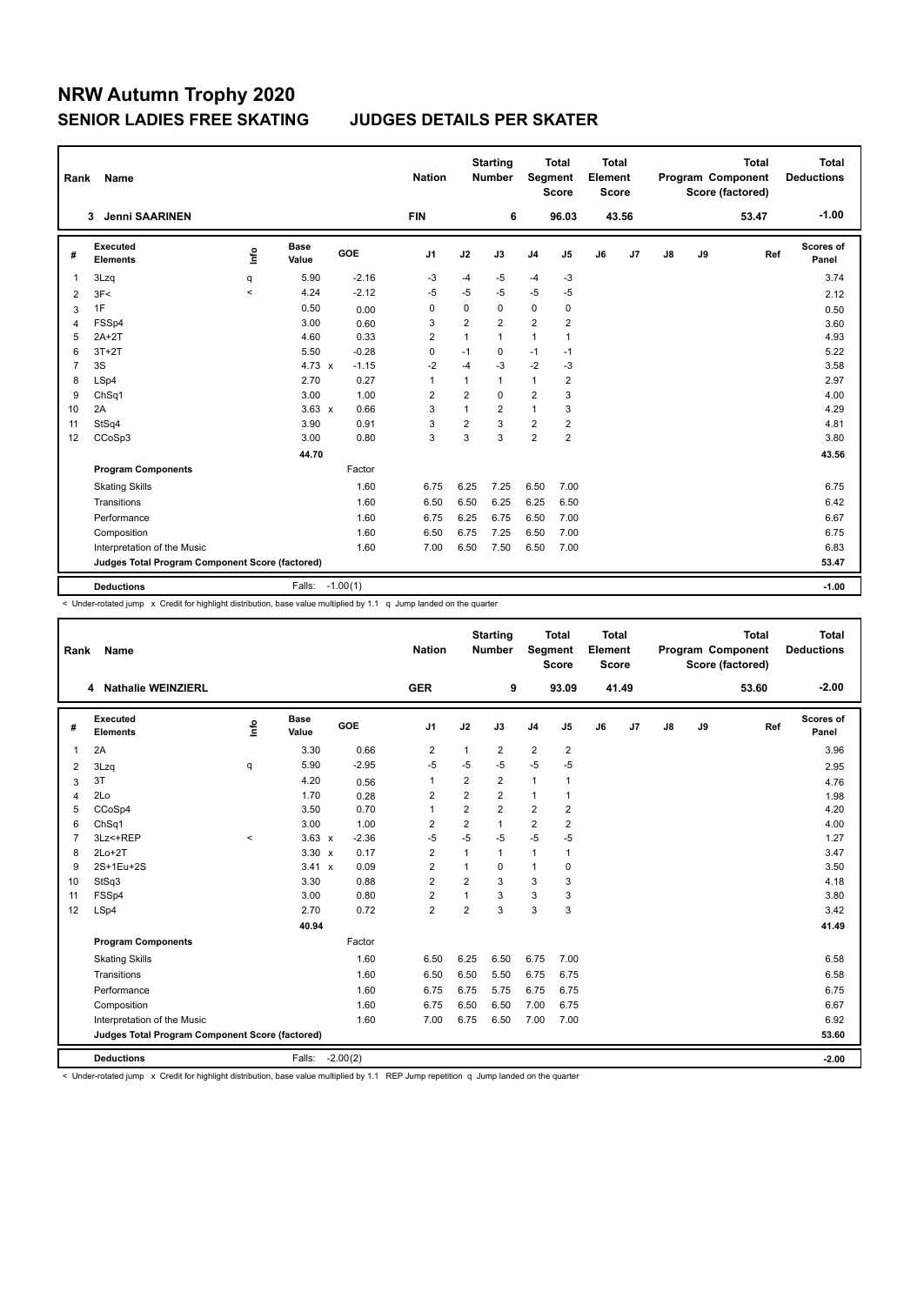| Rank           | Name                                            |       |                      |            | <b>Nation</b>  |                | <b>Starting</b><br><b>Number</b> | Segment        | <b>Total</b><br><b>Score</b> | <b>Total</b><br>Element<br><b>Score</b> |       |               |    | <b>Total</b><br>Program Component<br>Score (factored) | <b>Total</b><br><b>Deductions</b> |
|----------------|-------------------------------------------------|-------|----------------------|------------|----------------|----------------|----------------------------------|----------------|------------------------------|-----------------------------------------|-------|---------------|----|-------------------------------------------------------|-----------------------------------|
|                | <b>Kristina ISAEV</b><br>5                      |       |                      |            | <b>GER</b>     |                | 3                                |                | 91.60                        |                                         | 45.54 |               |    | 47.06                                                 | $-1.00$                           |
| #              | Executed<br><b>Elements</b>                     | lnfo  | <b>Base</b><br>Value | GOE        | J <sub>1</sub> | J2             | J3                               | J <sub>4</sub> | J <sub>5</sub>               | J6                                      | J7    | $\mathsf{J}8$ | J9 | Ref                                                   | <b>Scores of</b><br>Panel         |
| $\overline{1}$ | $3T+3T<<$                                       | <<    | 5.50                 | $-2.10$    | -5             | $-5$           | $-5$                             | -5             | $-5$                         |                                         |       |               |    |                                                       | 3.40                              |
| 2              | 3Lz                                             | $\,<$ | 4.72                 | $-1.10$    | $-2$           | $-2$           | $-3$                             | $-2$           | $-3$                         |                                         |       |               |    |                                                       | 3.62                              |
| 3              | 3Fq                                             | q     | 5.30                 | $-1.06$    | $-1$           | $-2$           | $-2$                             | $-2$           | $-2$                         |                                         |       |               |    |                                                       | 4.24                              |
| $\overline{4}$ | $3S < +2T$                                      | $\,<$ | 4.74                 | $-0.80$    | $-2$           | $-3$           | $-3$                             | $-2$           | $-2$                         |                                         |       |               |    |                                                       | 3.94                              |
| 5              | FSSp3                                           |       | 2.60                 | 0.52       | 3              | $\overline{2}$ | $\overline{2}$                   | 2              | 1                            |                                         |       |               |    |                                                       | 3.12                              |
| 6              | StSq3                                           |       | 3.30                 | 0.55       | 3              | $\overline{2}$ | $\overline{2}$                   | $\mathbf{1}$   | $\mathbf 0$                  |                                         |       |               |    |                                                       | 3.85                              |
| $\overline{7}$ | 3S<                                             | $\,<$ | $3.78 \times$        | $-0.57$    | $-1$           | $-2$           | $-2$                             | $-2$           | $-1$                         |                                         |       |               |    |                                                       | 3.21                              |
| 8              | 2A+2T+2Log                                      | q     | $6.93 \times$        | $-0.44$    | $-2$           | $-1$           | $-2$                             | $-1$           | $\mathbf 0$                  |                                         |       |               |    |                                                       | 6.49                              |
| 9              | ChSq1                                           |       | 3.00                 | 1.00       | $\overline{2}$ | $\overline{2}$ | $\mathbf{1}$                     | $\overline{2}$ | $\overline{2}$               |                                         |       |               |    |                                                       | 4.00                              |
| 10             | 2A                                              |       | $3.63 \times$        | 0.33       | $\overline{2}$ | $\mathbf{1}$   | 0                                | $\mathbf{1}$   | $\overline{1}$               |                                         |       |               |    |                                                       | 3.96                              |
| 11             | LSp3                                            |       | 2.40                 | 0.24       | $\overline{2}$ | -1             | $\mathbf{1}$                     | $\mathbf 0$    | 1                            |                                         |       |               |    |                                                       | 2.64                              |
| 12             | CCoSp4V                                         |       | 2.63                 | 0.44       | $\overline{2}$ | $\overline{2}$ | $\overline{2}$                   | $\overline{1}$ | 1                            |                                         |       |               |    |                                                       | 3.07                              |
|                |                                                 |       | 48.53                |            |                |                |                                  |                |                              |                                         |       |               |    |                                                       | 45.54                             |
|                | <b>Program Components</b>                       |       |                      | Factor     |                |                |                                  |                |                              |                                         |       |               |    |                                                       |                                   |
|                | <b>Skating Skills</b>                           |       |                      | 1.60       | 6.25           | 5.50           | 5.50                             | 6.25           | 5.25                         |                                         |       |               |    |                                                       | 5.75                              |
|                | Transitions                                     |       |                      | 1.60       | 6.00           | 5.75           | 5.50                             | 6.00           | 5.50                         |                                         |       |               |    |                                                       | 5.75                              |
|                | Performance                                     |       |                      | 1.60       | 6.50           | 5.50           | 5.50                             | 6.50           | 5.50                         |                                         |       |               |    |                                                       | 5.83                              |
|                | Composition                                     |       |                      | 1.60       | 6.50           | 6.00           | 5.75                             | 6.50           | 5.50                         |                                         |       |               |    |                                                       | 6.08                              |
|                | Interpretation of the Music                     |       |                      | 1.60       | 6.25           | 5.75           | 6.00                             | 6.25           | 5.25                         |                                         |       |               |    |                                                       | 6.00                              |
|                | Judges Total Program Component Score (factored) |       |                      |            |                |                |                                  |                |                              |                                         |       |               |    |                                                       | 47.06                             |
|                | <b>Deductions</b>                               |       | Falls:               | $-1.00(1)$ |                |                |                                  |                |                              |                                         |       |               |    |                                                       | $-1.00$                           |

< Under-rotated jump << Downgraded jump x Credit for highlight distribution, base value multiplied by 1.1 q Jump landed on the quarter

| Rank           | Name                                            |         |                      |         | <b>Nation</b>  |                | <b>Starting</b><br><b>Number</b> | Segment        | <b>Total</b><br><b>Score</b> | Total<br>Element<br><b>Score</b> |       |               |    | <b>Total</b><br>Program Component<br>Score (factored) | <b>Total</b><br><b>Deductions</b> |
|----------------|-------------------------------------------------|---------|----------------------|---------|----------------|----------------|----------------------------------|----------------|------------------------------|----------------------------------|-------|---------------|----|-------------------------------------------------------|-----------------------------------|
|                | <b>Matilda ALGOTSSON</b><br>6                   |         |                      |         | <b>SWE</b>     |                | 7                                |                | 90.24                        |                                  | 44.17 |               |    | 47.07                                                 | $-1.00$                           |
| #              | Executed<br><b>Elements</b>                     | lnfo    | <b>Base</b><br>Value | GOE     | J <sub>1</sub> | J2             | J3                               | J <sub>4</sub> | J <sub>5</sub>               | J6                               | J7    | $\mathsf{J}8$ | J9 | Ref                                                   | Scores of<br>Panel                |
| $\mathbf{1}$   | 3Lz                                             |         | 5.90                 | $-1.77$ | -3             | $-4$           | $-2$                             | $-3$           | $-3$                         |                                  |       |               |    |                                                       | 4.13                              |
| 2              | $3Fq+2T$                                        | q       | 6.60                 | $-1.06$ | $-2$           | $-2$           | $-2$                             | $-2$           | $-1$                         |                                  |       |               |    |                                                       | 5.54                              |
| 3              | $3Lo < +2T$                                     | $\prec$ | 5.22                 | $-0.78$ | $-2$           | $-2$           | $-2$                             | $-2$           | $-2$                         |                                  |       |               |    |                                                       | 4.44                              |
| $\overline{4}$ | 3Sq                                             | q       | 4.30                 | $-0.86$ | $-2$           | $-2$           | $-2$                             | $-2$           | $-1$                         |                                  |       |               |    |                                                       | 3.44                              |
| 5              | LSp4                                            |         | 2.70                 | 0.27    | $\overline{1}$ | 0              | $\mathbf{1}$                     | $\mathbf{1}$   | 1                            |                                  |       |               |    |                                                       | 2.97                              |
| 6              | StSq3                                           |         | 3.30                 | 0.33    | 0              | 1              | $\mathbf{1}$                     | 1              | $\mathbf{1}$                 |                                  |       |               |    |                                                       | 3.63                              |
| $\overline{7}$ | 3Loq                                            | q       | $5.39 \times$        | $-2.45$ | $-5$           | $-5$           | $-5$                             | $-5$           | $-5$                         |                                  |       |               |    |                                                       | 2.94                              |
| 8              | FCCoSp3                                         |         | 3.00                 | 0.20    | 0              | 1              | $\overline{2}$                   | $\mathbf{1}$   | $-1$                         |                                  |       |               |    |                                                       | 3.20                              |
| 9              | 3Sq+1Eu<<+2S                                    | <<      | 6.16 x               | $-2.01$ | $-4$           | $-5$           | $-5$                             | $-4$           | $-5$                         |                                  |       |               |    |                                                       | 4.15                              |
| 10             | 2Aq                                             | q       | $3.63 \times$        | $-1.43$ | $-4$           | $-5$           | $-5$                             | $-4$           | $-4$                         |                                  |       |               |    |                                                       | 2.20                              |
| 11             | ChSq1                                           |         | 3.00                 | 0.33    | 0              | 1              | $\mathbf{1}$                     | 2              | $\mathbf 0$                  |                                  |       |               |    |                                                       | 3.33                              |
| 12             | CCoSp4                                          |         | 3.50                 | 0.70    | $\overline{2}$ | $\overline{2}$ | 3                                | $\overline{2}$ | $\mathbf{1}$                 |                                  |       |               |    |                                                       | 4.20                              |
|                |                                                 |         | 52.70                |         |                |                |                                  |                |                              |                                  |       |               |    |                                                       | 44.17                             |
|                | <b>Program Components</b>                       |         |                      | Factor  |                |                |                                  |                |                              |                                  |       |               |    |                                                       |                                   |
|                | <b>Skating Skills</b>                           |         |                      | 1.60    | 6.00           | 5.50           | 6.25                             | 6.50           | 5.75                         |                                  |       |               |    |                                                       | 6.00                              |
|                | Transitions                                     |         |                      | 1.60    | 5.75           | 5.75           | 4.75                             | 6.00           | 5.75                         |                                  |       |               |    |                                                       | 5.75                              |
|                | Performance                                     |         |                      | 1.60    | 5.50           | 6.00           | 5.50                             | 6.50           | 6.00                         |                                  |       |               |    |                                                       | 5.83                              |
|                | Composition                                     |         |                      | 1.60    | 5.25           | 6.25           | 6.25                             | 6.50           | 6.00                         |                                  |       |               |    |                                                       | 6.17                              |
|                | Interpretation of the Music                     |         |                      | 1.60    | 5.25           | 5.75           | 5.75                             | 6.75           | 5.50                         |                                  |       |               |    |                                                       | 5.67                              |
|                | Judges Total Program Component Score (factored) |         |                      |         |                |                |                                  |                |                              |                                  |       |               |    |                                                       | 47.07                             |
|                | <b>Deductions</b>                               |         | Falls: -1.00(1)      |         |                |                |                                  |                |                              |                                  |       |               |    |                                                       | $-1.00$                           |

< Under-rotated jump << Downgraded jump x Credit for highlight distribution, base value multiplied by 1.1 q Jump landed on the quarter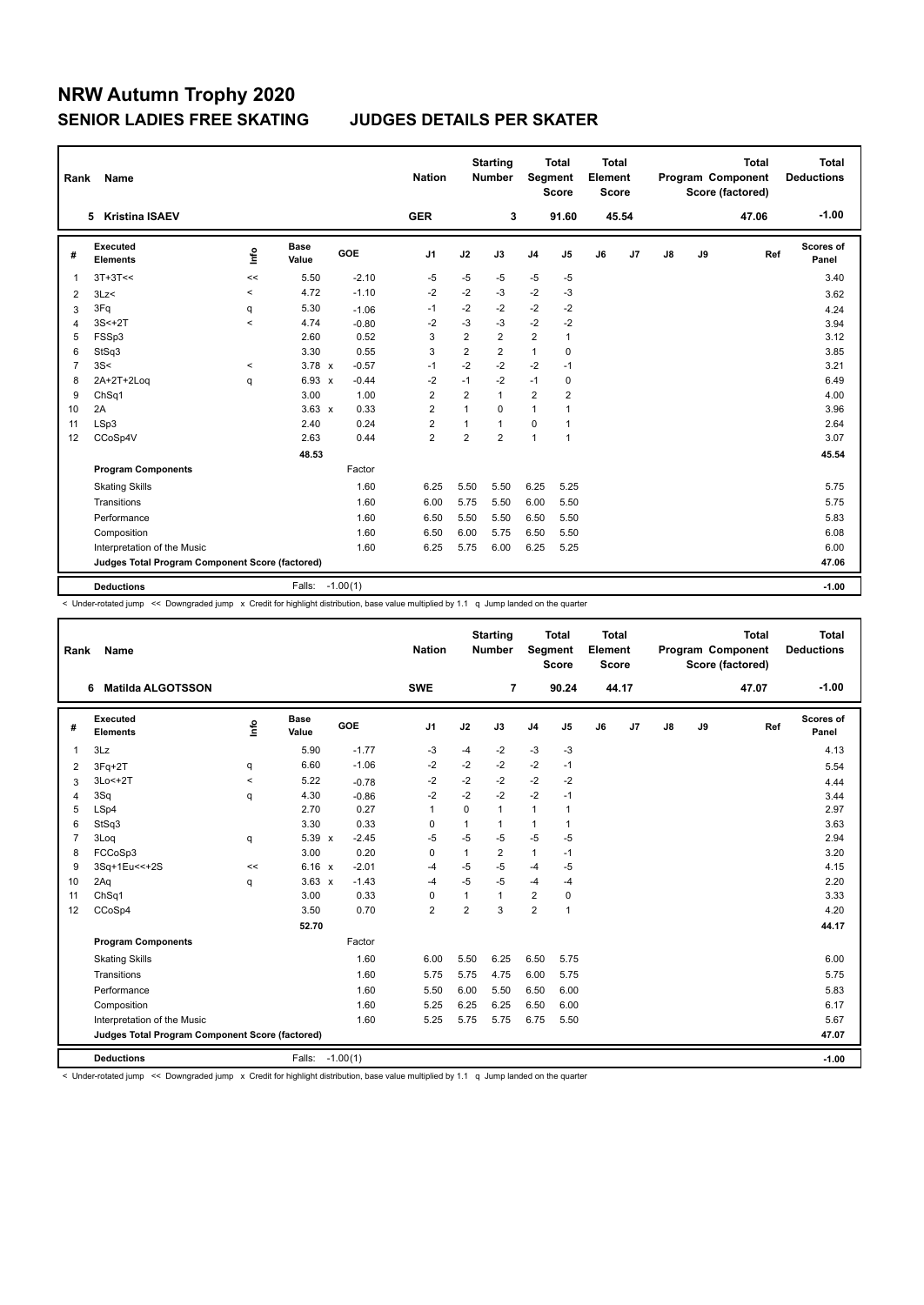| Rank           | Name                                            |      |                      |            | <b>Nation</b>  |             | <b>Starting</b><br><b>Number</b> | Segment        | <b>Total</b><br><b>Score</b> | <b>Total</b><br>Element<br><b>Score</b> |                |               |    | <b>Total</b><br>Program Component<br>Score (factored) | <b>Total</b><br><b>Deductions</b> |
|----------------|-------------------------------------------------|------|----------------------|------------|----------------|-------------|----------------------------------|----------------|------------------------------|-----------------------------------------|----------------|---------------|----|-------------------------------------------------------|-----------------------------------|
|                | 7 Anete LACE                                    |      |                      |            | LAT            |             | 4                                |                | 89.82                        |                                         | 47.49          |               |    | 43.33                                                 | $-1.00$                           |
| #              | <b>Executed</b><br><b>Elements</b>              | lnfo | <b>Base</b><br>Value | <b>GOE</b> | J1             | J2          | J3                               | J <sub>4</sub> | J5                           | J6                                      | J <sub>7</sub> | $\mathsf{J}8$ | J9 | Ref                                                   | Scores of<br>Panel                |
| 1              | 2A+1Eu+3S                                       |      | 8.10                 | 0.86       | 2              | 1           | 2                                | $\overline{2}$ | 3                            |                                         |                |               |    |                                                       | 8.96                              |
| 2              | 3Feq                                            | q    | 4.24                 | $-2.12$    | $-5$           | $-5$        | $-5$                             | $-5$           | $-5$                         |                                         |                |               |    |                                                       | 2.12                              |
| 3              | 3T                                              |      | 4.20                 | 0.56       | 3              | 1           | $\mathbf{1}$                     | 0              | $\overline{2}$               |                                         |                |               |    |                                                       | 4.76                              |
| 4              | 3S                                              |      | 4.30                 | 0.43       | $\overline{2}$ | $\Omega$    | $\mathbf{1}$                     | 0              | $\overline{2}$               |                                         |                |               |    |                                                       | 4.73                              |
| 5              | FSSp3                                           |      | 2.60                 | 0.26       | 3              | 1           | 1                                | 1              | 1                            |                                         |                |               |    |                                                       | 2.86                              |
| 6              | StSq3                                           |      | 3.30                 | 0.00       | $\mathbf 0$    | $\mathbf 0$ | $\mathbf 0$                      | $\mathbf 0$    | $\mathbf 0$                  |                                         |                |               |    |                                                       | 3.30                              |
| $\overline{7}$ | FCCoSp4                                         |      | 3.50                 | 0.47       | $\overline{1}$ | 2           | $\overline{2}$                   | $\mathbf{1}$   | 1                            |                                         |                |               |    |                                                       | 3.97                              |
| 8              | 1Lo                                             |      | $0.55 \times$        | $-0.02$    | 0              | 0           | $\mathbf 0$                      | $-1$           | $-3$                         |                                         |                |               |    |                                                       | 0.53                              |
| 9              | $3T+2T$                                         |      | 6.05 x               | 0.56       | $\overline{2}$ | 1           | $\mathbf{1}$                     | $\mathbf{1}$   | $\overline{2}$               |                                         |                |               |    |                                                       | 6.61                              |
| 10             | $2A+1T$                                         |      | 4.07 $\times$        | $-0.55$    | $\mathbf 0$    | $-2$        | $-1$                             | $-2$           | $-2$                         |                                         |                |               |    |                                                       | 3.52                              |
| 11             | ChSq1                                           |      | 3.00                 | $-0.17$    | $-1$           | $\Omega$    | $-1$                             | $\mathbf{1}$   | 0                            |                                         |                |               |    |                                                       | 2.83                              |
| 12             | CCoSp3                                          |      | 3.00                 | 0.30       | $\overline{1}$ | 1           | $\mathbf{1}$                     | $\Omega$       | $\mathbf{1}$                 |                                         |                |               |    |                                                       | 3.30                              |
|                |                                                 |      | 46.91                |            |                |             |                                  |                |                              |                                         |                |               |    |                                                       | 47.49                             |
|                | <b>Program Components</b>                       |      |                      | Factor     |                |             |                                  |                |                              |                                         |                |               |    |                                                       |                                   |
|                | <b>Skating Skills</b>                           |      |                      | 1.60       | 5.75           | 5.25        | 5.75                             | 5.75           | 5.75                         |                                         |                |               |    |                                                       | 5.75                              |
|                | Transitions                                     |      |                      | 1.60       | 5.00           | 5.50        | 4.75                             | 5.50           | 5.00                         |                                         |                |               |    |                                                       | 5.17                              |
|                | Performance                                     |      |                      | 1.60       | 5.25           | 5.25        | 5.00                             | 5.50           | 5.50                         |                                         |                |               |    |                                                       | 5.33                              |
|                | Composition                                     |      |                      | 1.60       | 5.50           | 5.50        | 5.50                             | 5.75           | 5.25                         |                                         |                |               |    |                                                       | 5.50                              |
|                | Interpretation of the Music                     |      |                      | 1.60       | 5.00           | 5.75        | 5.00                             | 5.50           | 5.50                         |                                         |                |               |    |                                                       | 5.33                              |
|                | Judges Total Program Component Score (factored) |      |                      |            |                |             |                                  |                |                              |                                         |                |               |    |                                                       | 43.33                             |
|                | <b>Deductions</b>                               |      | Falls: -1.00(1)      |            |                |             |                                  |                |                              |                                         |                |               |    |                                                       | $-1.00$                           |

x Credit for highlight distribution, base value multiplied by 1.1 e Wrong edge q Jump landed on the quarter

| Rank           | Name                                            |    |                      |            | <b>Nation</b>  |              | <b>Starting</b><br><b>Number</b> |                | <b>Total</b><br>Segment<br><b>Score</b> | <b>Total</b><br>Element<br><b>Score</b> |       |               |    | <b>Total</b><br>Program Component<br>Score (factored) | <b>Total</b><br><b>Deductions</b> |
|----------------|-------------------------------------------------|----|----------------------|------------|----------------|--------------|----------------------------------|----------------|-----------------------------------------|-----------------------------------------|-------|---------------|----|-------------------------------------------------------|-----------------------------------|
|                | <b>Greta MORKYTE</b><br>8                       |    |                      |            | <b>LTU</b>     |              | 5                                |                | 88.25                                   |                                         | 45.11 |               |    | 44.14                                                 | $-1.00$                           |
| #              | <b>Executed</b><br><b>Elements</b>              | ۴ů | <b>Base</b><br>Value | GOE        | J <sub>1</sub> | J2           | J3                               | J <sub>4</sub> | J5                                      | J6                                      | J7    | $\mathsf{J}8$ | J9 | Ref                                                   | Scores of<br>Panel                |
| 1              | 3F!                                             |    | 5.30                 | $-0.71$    | $-1$           | $-1$         | -3                               | $-2$           | $-1$                                    |                                         |       |               |    |                                                       | 4.59                              |
| $\overline{2}$ | 3Lz                                             |    | 5.90                 | $-1.57$    | $-2$           | $-4$         | $-3$                             | $-2$           | $-3$                                    |                                         |       |               |    |                                                       | 4.33                              |
| 3              | FSSp4                                           |    | 3.00                 | 0.30       | $\mathbf{1}$   | $\mathbf{1}$ | 2                                | $\mathbf{1}$   | 0                                       |                                         |       |               |    |                                                       | 3.30                              |
| $\overline{4}$ | $3S+2T$                                         |    | 5.60                 | $-0.72$    | $-1$           | 0            | $-2$                             | $-2$           | $-2$                                    |                                         |       |               |    |                                                       | 4.88                              |
| 5              | 2A                                              |    | 3.30                 | $-1.65$    | $-5$           | $-5$         | $-5$                             | $-5$           | $-5$                                    |                                         |       |               |    |                                                       | 1.65                              |
| 6              | 3T                                              |    | 4.20                 | $-1.40$    | $-2$           | $-4$         | $-4$                             | $-3$           | $-3$                                    |                                         |       |               |    |                                                       | 2.80                              |
| $\overline{7}$ | ChSq1                                           |    | 3.00                 | 0.33       | 1              | 0            | $-1$                             | $\overline{2}$ | $\mathbf{1}$                            |                                         |       |               |    |                                                       | 3.33                              |
| 8              | CCoSp4                                          |    | 3.50                 | 0.23       | 1              | $\mathbf{1}$ | $\Omega$                         | $\overline{2}$ | $-1$                                    |                                         |       |               |    |                                                       | 3.73                              |
| 9              | 3Lo                                             |    | 5.39 x               | 0.00       | $\Omega$       | 0            | $-1$                             | $\mathbf 0$    | $\pmb{0}$                               |                                         |       |               |    |                                                       | 5.39                              |
| 10             | 2A+1Eu+2S                                       |    | 5.61 x               | $-0.33$    | $-1$           | $-1$         | $-1$                             | $\Omega$       | $-1$                                    |                                         |       |               |    |                                                       | 5.28                              |
| 11             | StSq3                                           |    | 3.30                 | 0.55       | $\overline{2}$ | 1            | $\overline{2}$                   | 3              | $\mathbf{1}$                            |                                         |       |               |    |                                                       | 3.85                              |
| 12             | CSp2                                            |    | 1.80                 | 0.18       | $\overline{2}$ | 1            | $\Omega$                         | $\overline{2}$ | $\mathbf 0$                             |                                         |       |               |    |                                                       | 1.98                              |
|                |                                                 |    | 49.90                |            |                |              |                                  |                |                                         |                                         |       |               |    |                                                       | 45.11                             |
|                | <b>Program Components</b>                       |    |                      | Factor     |                |              |                                  |                |                                         |                                         |       |               |    |                                                       |                                   |
|                | <b>Skating Skills</b>                           |    |                      | 1.60       | 5.75           | 5.50         | 5.75                             | 6.25           | 5.00                                    |                                         |       |               |    |                                                       | 5.67                              |
|                | Transitions                                     |    |                      | 1.60       | 5.75           | 5.25         | 4.50                             | 6.00           | 5.25                                    |                                         |       |               |    |                                                       | 5.42                              |
|                | Performance                                     |    |                      | 1.60       | 6.00           | 5.25         | 5.00                             | 6.25           | 5.25                                    |                                         |       |               |    |                                                       | 5.50                              |
|                | Composition                                     |    |                      | 1.60       | 5.75           | 5.50         | 5.25                             | 6.25           | 5.25                                    |                                         |       |               |    |                                                       | 5.50                              |
|                | Interpretation of the Music                     |    |                      | 1.60       | 6.00           | 5.50         | 5.00                             | 6.50           | 5.00                                    |                                         |       |               |    |                                                       | 5.50                              |
|                | Judges Total Program Component Score (factored) |    |                      |            |                |              |                                  |                |                                         |                                         |       |               |    |                                                       | 44.14                             |
|                | <b>Deductions</b>                               |    | Falls:               | $-1.00(1)$ |                |              |                                  |                |                                         |                                         |       |               |    |                                                       | $-1.00$                           |

x Credit for highlight distribution, base value multiplied by 1.1 ! Not clear edge